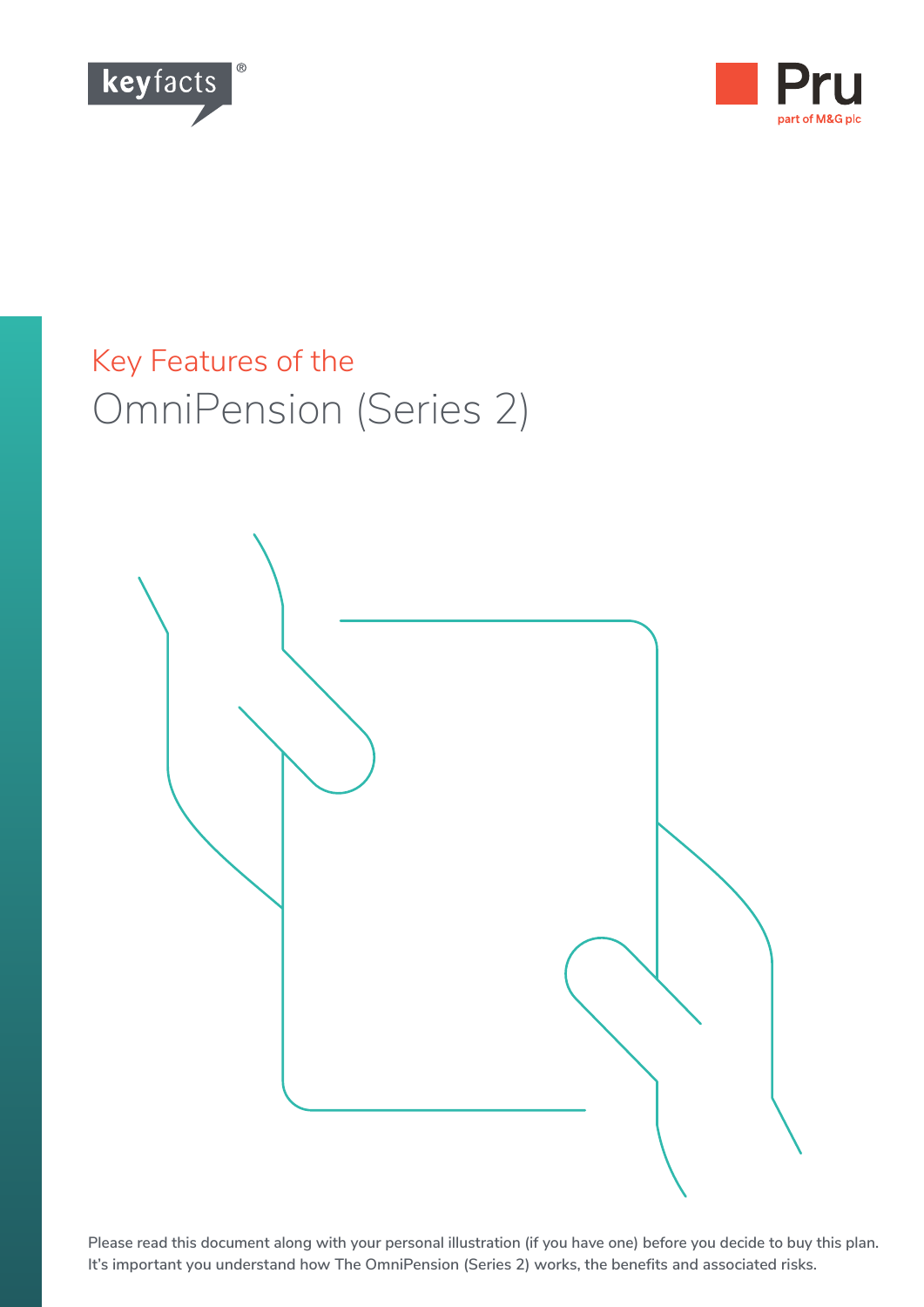# Contents

| About The OmniPension (Series 2)            | 3 |            |
|---------------------------------------------|---|------------|
| Its aims                                    | 3 |            |
| The employee'/directors' commitment         | 3 |            |
| <b>Risks</b>                                | 3 |            |
| Other documents you should read             | 4 |            |
| <b>Questions &amp; Answers</b>              | 5 |            |
| Is the Omnipension (Series 2) right for me? | 5 |            |
| Is this a stakeholder pension?              | 5 |            |
| How flexible is it?                         | 5 |            |
| How much can I pay into my plan?            | 5 |            |
| Can I transfer money in?                    | 5 |            |
| Where are my payments invested?             | 5 |            |
| Can I change my investments?                | 7 |            |
| What if I stop making payments?             | 7 |            |
| Can I transfer money out?                   | 7 | $\neg \in$ |
| What are the charges and costs?             | 8 |            |
|                                             |   |            |

| What might I get back?                                        | 9  |
|---------------------------------------------------------------|----|
| When can I take my benefits?                                  | 9  |
| What choices will I have when I want to take<br>my benefits?  | 9  |
| Where can I get guidance about what to do with<br>my pension? | 10 |
| What about tax?                                               | 10 |
| How will I know how my Omnipension<br>(Series 2) is doing?    | 11 |
| What happens to the Omnipension (Series 2)<br>if $Idie$ ?     | 11 |
| What if the Omnipension (Series 2) isn't<br>right for me?     | 11 |
| How much will the advice cost?                                | 11 |
| Other information                                             | 12 |
| Get in touch                                                  |    |
|                                                               |    |

We would like everyone to find it easy to deal with us. Please let us know if you need information about our plans and services in a different format.

All our literature is available in audio, large print or braille versions. If you would like one of these please contact us using the details on the last page.

The Financial Conduct Authority is a financial services regulator. It requires us, Prudential, to give you this important information to help you decide whether the OmniPension (Series 2) is right for you. You should read this document carefully so that you understand what you are buying, and then keep it safe for future reference.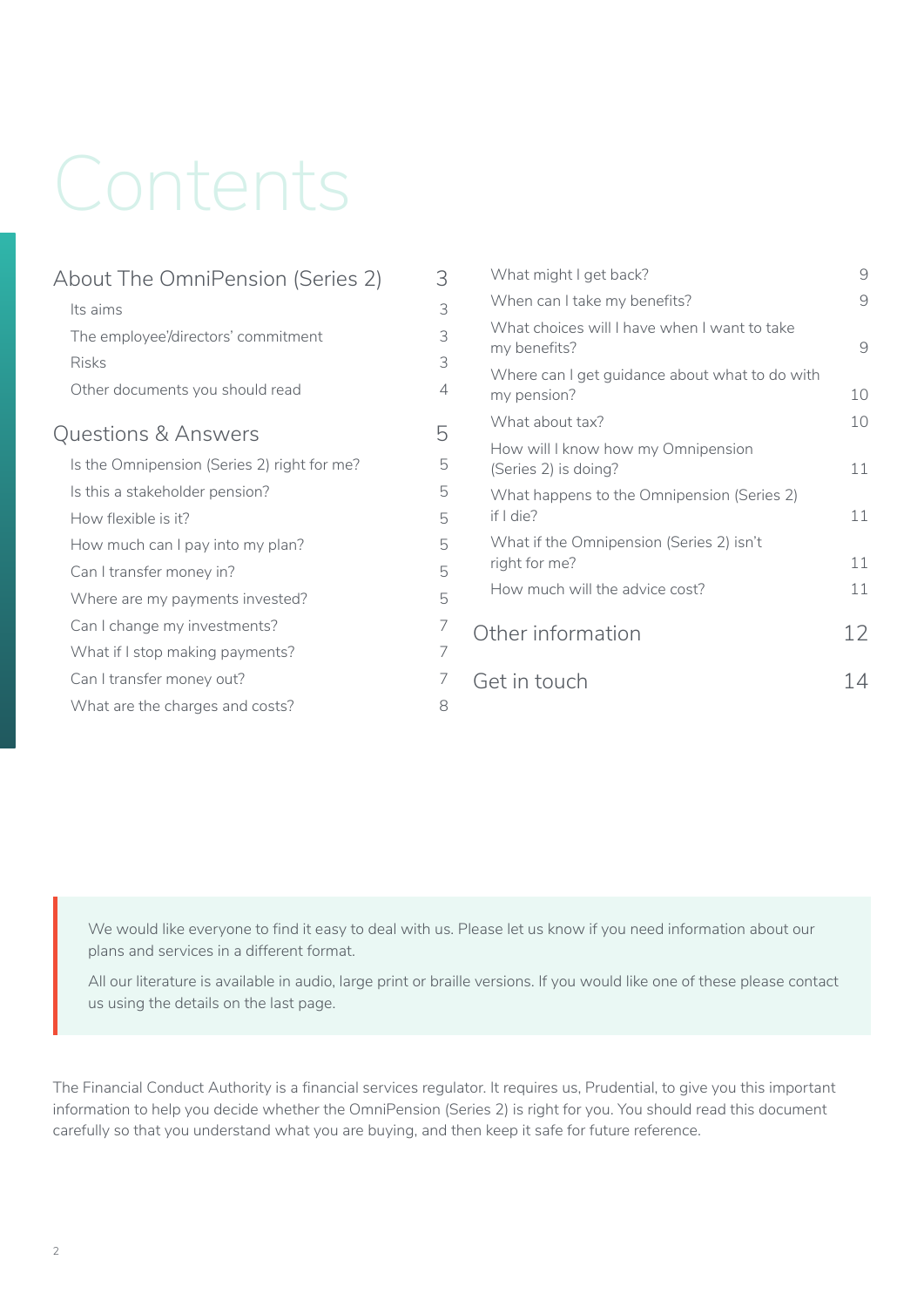# <span id="page-2-0"></span>About The OmniPension (Series 2)

The OmniPension (Series 2) gives you access to a range of investments to help you save for retirement in a tax efficient way. It also provides an option for additional life cover, if your employer makes contributions.

It may also allow you to transfer funds from other pension arrangements.

If you still have questions about our OmniPension (Series 2) Plan after reading this booklet, please look at the "Get in touch" section for our contact details. If you have a financial adviser, please contact them in the first instance.

## Its aims

#### **What this plan is designed to do**

- To help you save for retirement in a flexible and tax-efficient way.
- To give you access to a wide range of investment options to match your attitude to risk and investment objectives.
- To enable the trustee to provide extra life cover for you should you die before you take your benefits. Please see 'How flexible is it?' for more information about this.

## The employee'/directors' commitment

#### **What we ask you to do**

- To make regular monthly or yearly payments, or to make at least one single payment at the start of the plan.
- To regularly review your payments if you want your pension to meet your income requirements when you take your benefits.
- If your employer has purchased life cover, you must tell us of any change in your health from the time they sign the application form through to the start of the plan, as this could affect the cover.
- To allow your pension fund to potentially grow until you take your pension benefits.

## Risks

#### **What you need to be aware of**

- The value of your investment can go down as well as up so you might not get back the amount you put in.
- There are different risks for different funds, please refer to your **Fund Guide** for more information.
- As the price of everyday goods and services goes up, your money won't stretch as far as the same amount would now. This is called inflation and will reduce what you can buy in the future.
- If the total charges and costs are more than any overall growth achieved, your plan will fall in value, possibly to even less than you have invested.
- If you withdraw money from the With-Profits Fund we may reduce the value by applying a Market Value Reduction. We explain this in the section 'Where are my payments invested?'.
- There may be exceptional circumstances that delay the buying, switching and selling of units in any fund. Please read the section 'Where are my payments invested?' for more information.
- If your employer's regular payments into the plan stop or are suspended, any additional life cover you have opted for will end.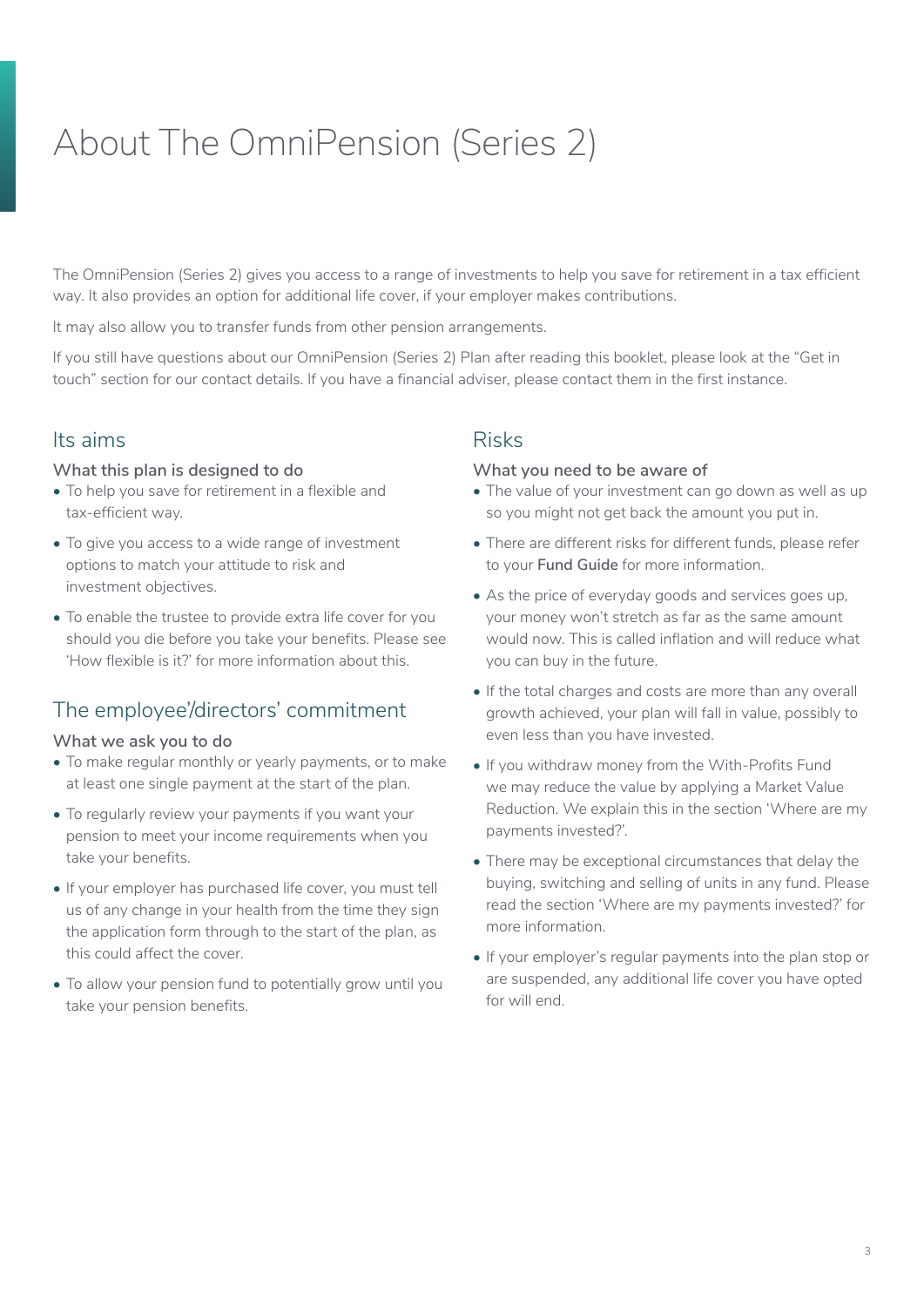## <span id="page-3-0"></span>Other documents you should read

This document gives you key information about The OmniPension (Series 2). If you want more detail on specific points, please read the following documents. We have highlighted when they are relevant throughout this document.

They are all available from your adviser or direct from us. Our contact details are on the last page.

**• Member's Booklet**

Gives you detail on the terms and conditions of the contract.

**• Fund Guide**

This explains your investment choices.

- **• Your With-Profits Plan a guide to how we manage the Fund** This provides information on how our With-Profits Fund works, and our current approach to managing it.
- **• Market Value Reduction A clear explanation** This explains what a Market Value Reduction is, together with information about why and when these may be applied.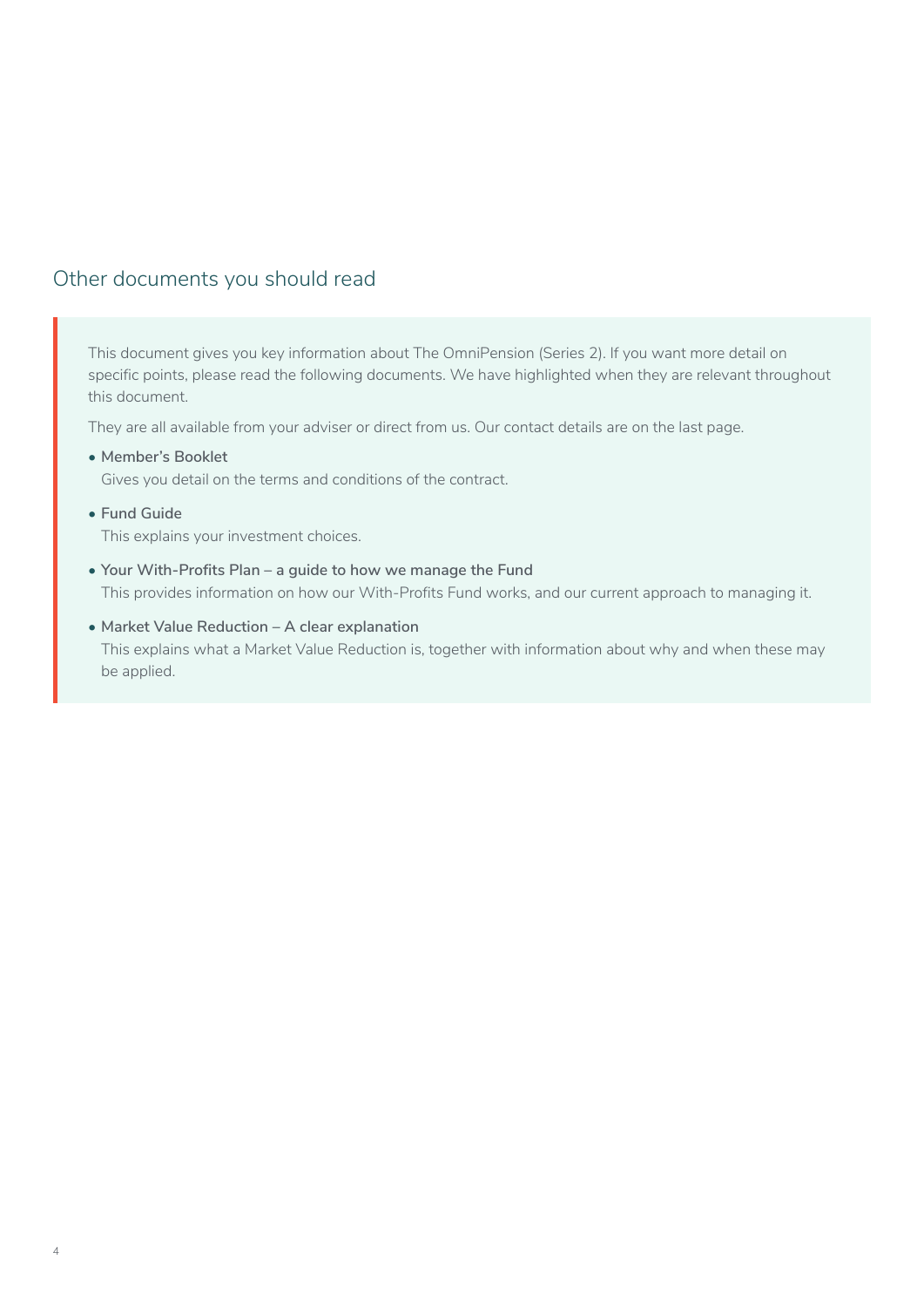## <span id="page-4-0"></span>Questions & Answers

## Is the Omnipension (Series 2) right for me?

The Omnipension (Series 2) might be right for you if you are looking to save tax-efficiently for your retirement.

If you are not sure whether the Omnipension (Series 2) is right for you, please speak to a financial adviser. If you don't have one, you can find an adviser at **pru.co.uk/find-an-adviser**.

## Is this a stakeholder pension?

No, the government has set minimum requirements that companies must meet for a stakeholder pension. These cover things like payments, charges and terms and conditions.

Charges for the plan may be higher than for a stakeholder pension.

A stakeholder pension may meet your needs as well as this plan, and these are widely available.

## How flexible is it?

You and your employer can make regular payments or one-off lump sum payments into the plan.

Your employer arranges for any regular payments to be paid to us from their bank account or from a separate account set up in the trustees' name. Single payments are payable by cheque, normally from your employer's or the trustees' bank account.

You can stop, reduce or take a payment break whenever you like, but this will affect the size of your pension pot when you come to take your benefits.

#### **What other benefits can I choose?**

If your employer is making regular payments, they can normally provide life cover as part of your plan. The extra cover would be paid on top of the value of your pension pot if you die before your Normal Retirement Date. The extra cover can be paid as a lump sum or be used to buy dependants' benefits. The cost of any life cover, which will be paid by your employer, will depend on the level of cover, your age, hobbies and health. The extra cover will stop if payments into the plan stop.

## How much can I pay into my plan?

There is no limit on the amount you can contribute annually to your pension plan. There will be a tax charge on contributions made by you or on your behalf that exceed an annual allowance set by the Government. For more information please look at the 'What about tax' section.

## Can I transfer money in?

If the trustees agree, you may be able to transfer money into your plan from other registered pensions schemes you may have. Transfer values are invested in the same way as single payments, but there is no new income tax relief for a transfer value. Please ask the trustees for more information on the process to arrange for a transfer of another plan if you are interested in this option. You may wish to seek financial advice before you transfer.

Your plan might have valuable guarantees you'd lose if you transfer your pension pot. For example if you are entitled to more than 25% of your pension pot as a tax-free lump sum, you may lose this entitlement when transferring into this plan, and any tax-free cash lump sum will be limited to 25%. You should speak to a financial adviser before you make a decision.

## Where are my payments invested?

Different funds invest in different types of assets for example, some only invest in property, others invest directly in the stock market and others invest in a wide range of assets. Each fund has its own level of risk and potential for growth. Usually, funds with more potential for growth carry more risk.

Remember, the performance of the funds isn't guaranteed. The value of your investment can go down as well as up so you may get back less than you put in.

The trustees have control over the choice of investment funds, although they can allow you to choose. You can invest in more than one fund at a time, up to a maximum of 20 and we use your money to buy units in those funds.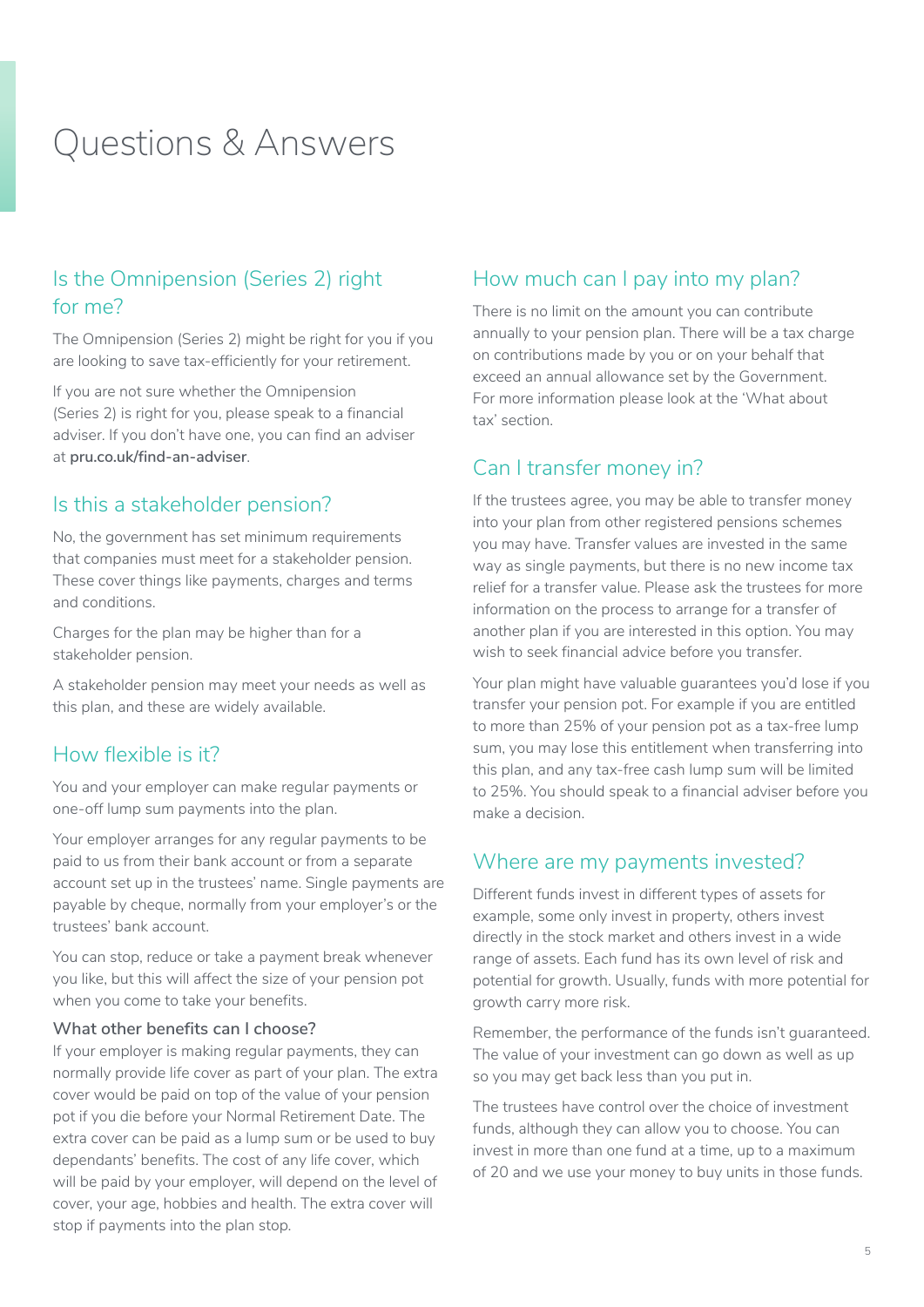There may be exceptional circumstances that delay the buying, switching and selling of units in any fund. We wouldn't expect these delays to be longer than six months for units that invest in property or land, and one month for units that invest in other asset types. However, we cannot guarantee that delays will never be longer. If a delay will apply to you, we'll let you know.

Your financial adviser, if you have one, can give you details about the funds, before you choose where to invest. You can also refer to our **Fund Guide**.

#### **Unit-linked funds**

Payments into unit-linked funds will buy units in the chosen funds. The price of each unit depends on the value of the investment in the fund and also whether more money is going into or out of the fund. We work out the value of your plan based on the total number of units you have in each fund. So, if the unit prices rise or fall, so will your plan value. Money in the various funds is invested in a wide range of shares, corporate bonds, government stocks and commercial property in the UK and abroad. The trustees can give you details about the funds before you choose where to invest.

## **How unit-linked funds invest**

Some of the Prudential funds listed in your **Fund Guide** may invest in 'underlying' funds or other investment vehicles. Have a look at a fund's objective and that will tell you where it invests – including if that's in an underlying fund or funds.

If the Prudential fund is investing in just one underlying fund then it's what's known as a 'mirror' fund, as the performance of the Prudential fund broadly aims to reflect the performance of the underlying fund it invests in. The performance of our Prudential fund, compared to what it's invested in won't be exactly the same. The differences between the underlying fund and our fund can be due to:

- additional charges,
- cash management (needed to help people to enter and leave our fund when they want),
- $\bullet$  tax.
- timing of investments (this is known as a fund's dealing cycle, it varies between managers and can be several days).

## **With-Profits Funds**

We work out the value of With-Profits investments differently. A With-Profits investment is one that aims to smooth some of the short term highs and lows of the fund over the period of time that you hold the plan. So, in theory you should see a steadier return year on year, rather than watching the value of your Plan fully reflect the rise and fall in investment markets. Your payments are pooled with those of other Prudential With-Profits investors to form a fund.

We invest this fund in a wide range of investments including company shares, property, Government bonds, company bonds and cash deposits. This is not guaranteed and you must consider that the value of your investment can go down as well as up so you might get back less than you put in.

We allocate your share of the profits of the fund by adding bonuses. There are currently two types of bonus:

- **Regular**, which we add throughout each year. We can change the rate of regular bonus at any time without telling you beforehand, although once added these bonuses are guaranteed on death and at your selected retirement age,
- **Final**, which we may pay when you take money out of the With-Profits Fund, although this may vary and is not guaranteed. The final bonus can be reduced or removed at any time, without warning.

You can get further information about this from **Your With-Profits Plan – a guide to how we manage the Fund.**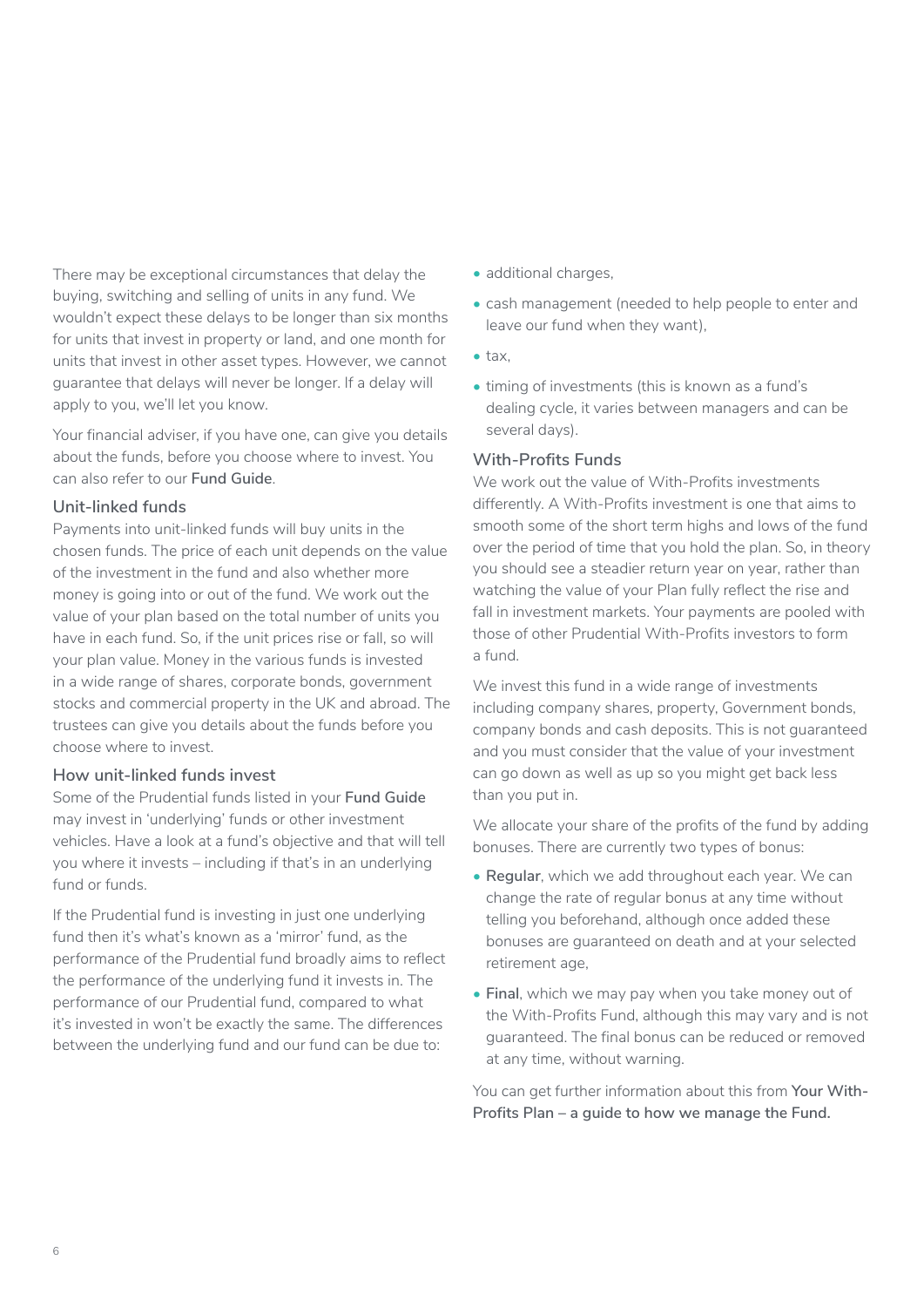#### <span id="page-6-0"></span>**What is a Market Value Reduction?**

If you take money out of the With-Profits Fund, we may reduce the value of your fund if the value of the underlying assets is less than the value of your plan including all bonuses. This would also apply if you transfer all or part of your fund. This reduction is known as a Market Value Reduction (MVR). It's designed to protect investors who are not taking their money out and its application means that you get a return based on the earnings of the With-Profits Fund over the period the payments have been invested.

We apply any MVR to your plan's value including regular and final bonuses. Please read **Your With-Profits Plan – a guide to how we manage the Fund** for more information on bonuses. An MVR will reduce the value of your plan and if investment returns have been low you may even get back less than you have invested in your plan.

We guarantee not to apply an MVR at your Normal Retirement Date or on any claims due to death.

#### **Our current practice on applying an MVR**

We may apply a MVR to any withdrawals, switches or transfers out of the With-Profits Fund.

We reserve the right to change our current practice on MVR at any time, without prior notice, and this would apply to existing plans and any new plans or top-ups.

Examples of reasons for a change would include:

- significant changes in the investment market.
- the number of people moving out of the fund increasing substantially.

For more information on our current practice and when we may apply an MVR, refer to our brochure **Market Value Reduction – a clear explanation**.

## Can I change my investments?

You can change the investment strategy by switching your existing investment into different funds which we do not charge for, if this changes in future we'll let you know. A Market Value Reduction may be applied on switches out of the With-Profits Fund. For more information please read the section 'Where are my payments invested?'.

The investment strategy can be changed by allocating new payments to another fund(s). The trustees must confirm to us in writing before any changes to the investment strategy are applied and there may be some restrictions on changes that can be made, but we would confirm these at the time.

Different fund management charges will apply to new choices of investment fund in some instances.

## What if I stop making payments?

You can stop paying or take a payment break and restart later if your circumstances change. This will reduce your future benefits.

Please remember that we'll keep taking our charges, even if you stop your regular payments. Charges and costs may vary in the future and may be higher than they are now.

Any life cover will cease when employer payments stop.

## Can I transfer money out?

You can transfer your pension pot to another registered pension scheme at any time. We do not charge you for transferring to a new arrangement.

A Market Value Reduction may apply if you transfer money out of our With-Profits Fund. Please see the subsection 'What's a Market Value Reduction?' for more information.

To find more information on this subject, you should speak to a financial adviser.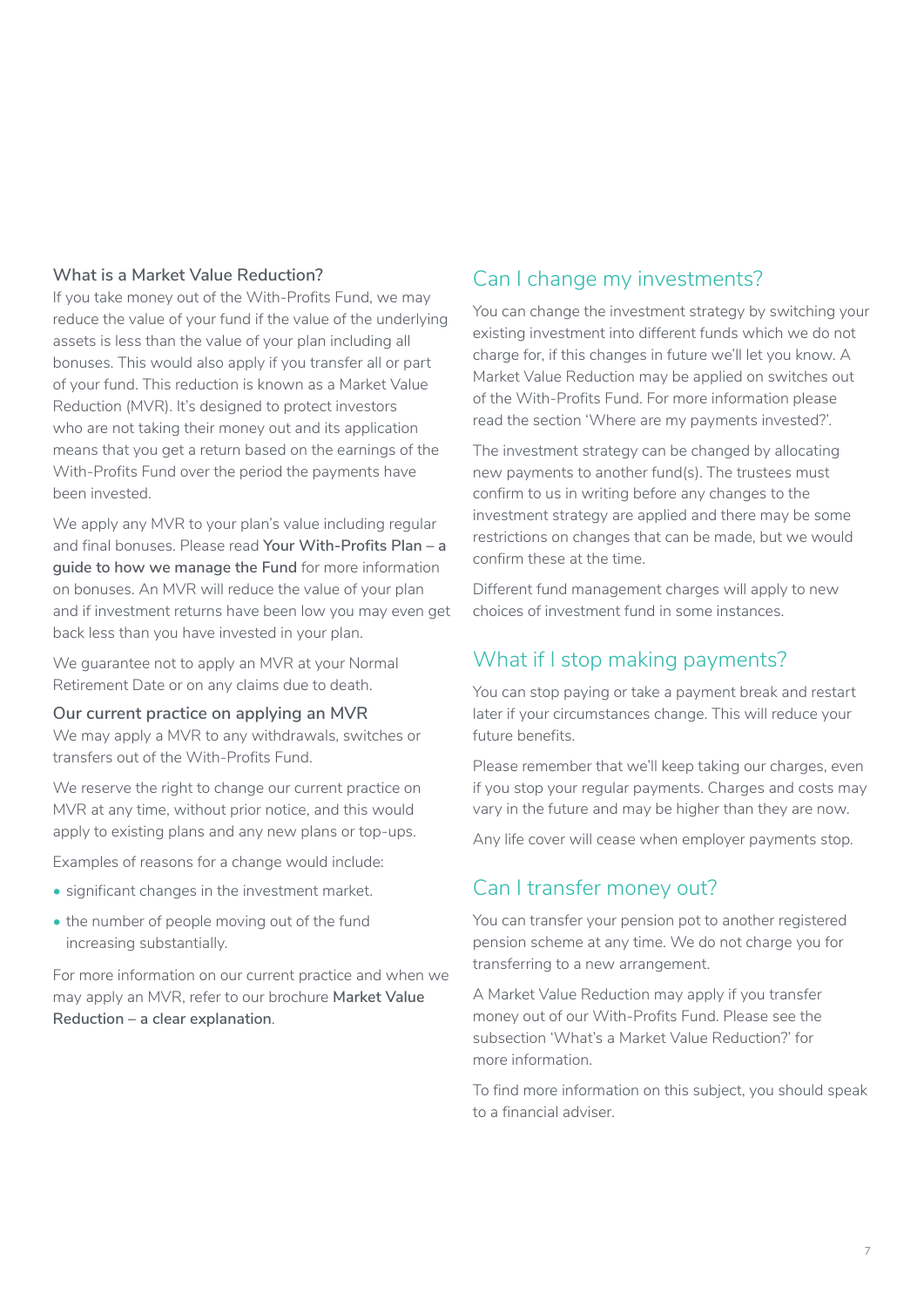## <span id="page-7-0"></span>What are the charges and costs?

Charges and costs are deducted for managing your plan and the underlying investments. The amount we charge depends on the funds you invest in.

Please remember we'll keep taking our charges, even if you stop regular payments.

Charges and costs may vary in future and may be higher than they are now. You can find more information in your **Fund Guide**.

#### **Unit Allocation**

The percentage of the contribution which is used to buy units is shown on the enclosed illustration.

#### **Annual Management Charges**

For Unit-linked Funds, we deduct an annual management charge that covers the costs of setting up your plan and managing the investments. This charge is approximately 0.875%, which is taken as a percentage of the fund value, but this can vary according to the funds chosen.

#### **With-Profits annual charge**

For With-Profits Funds, there are various costs involved with setting up and managing your policy. We deduct a charge from the With-Profits Fund each year to cover these costs.

The charge isn't explicit so you'll not see it being taken from your policy. It's deducted from the underlying With – Profits Fund and is already taken into account when we calculate bonus rates for our With-Profits Fund. The With-Profits Fund's annual charge depends on the performance of the With-Profits Fund, in particular the investment return and our expenses. If, for example, over time investment returns are higher then we'd expect to increase the charges and if investment returns are lower we'd expect to reduce the charges.

The charge will depend on the investment returns achieved and the expenses incurred by the Fund (higher investment returns will be associated with a higher charge and lower investment returns will be associated with a lower charge). The charge is currently expected to be approximately 0.875% a year if the investment return in the With-Profits Fund is 5% a year (gross of tax).

More information on the operation of the With-Profits Funds is explained in **Your With-Profits Plan – a guide to how we manage the Fund**.

#### **Further costs**

In addition to our charges, there may be further costs incurred, which can vary over time. Where these are applicable, they are paid for by the relevant fund and will impact on its overall performance.

For more information on these further costs, please read the **Fund Guide**.

#### **With-Profits guarantee charges**

There is a charge to pay for all the guarantees the With-Profits Fund supports. We guarantee to not take away Regular Bonuses already added when a payment is made because of death and at your Normal Retirement Date and to only apply a Market Value Reduction in certain circumstances. Please read the section 'What is a Market Value Reduction' for more information.

This charge will be taken by making a small deduction each year when deciding Regular and Final Bonuses, so you will not see it on any yearly statement. The total deduction over the lifetime of the plan is not currently more than 2% of any payment made from the fund. Charges may vary if, for example, the long term mix or type of assets held within the With-Profits Fund is changed. For more information about bonuses and charges, please read **Your With-Profits Plan – a guide to how we manage the Fund**.

How all charges and costs affect your Plan is shown in your illustration. You can find information about how much we charge for each fund in the **Fund Guide**.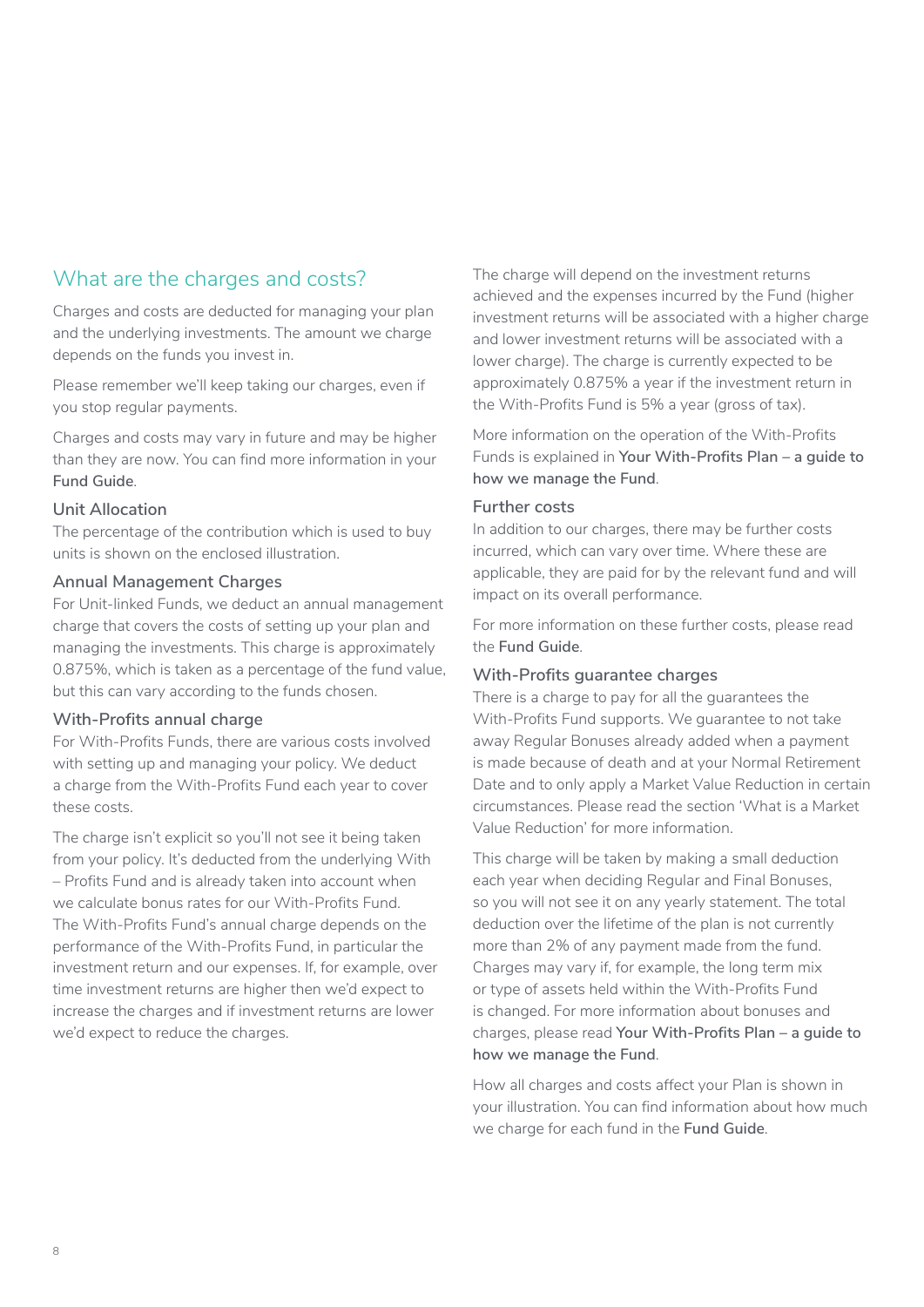## <span id="page-8-0"></span>What might I get back?

The size of your pension pot will depend upon many factors such as:

- the amount that has been paid into the plan
- how long the payments have been invested
- the performance of the fund(s) you have invested in
- the age you choose to take your benefits
- how you take your benefits
- the amount of charges you've paid.

For an example of the income you could receive, please see your illustration.

## When can I take my benefits?

The Government currently allows people to start taking their benefits from the age of 55, even if you are still working. You may be able to start taking your benefits earlier if you are in ill health.

The minimum age from which you can access your personal or occupational pension is expected to increase from 55 to 57 in 2028, and remain at 10 years below the State Pension age. State Pension age will increase from age 66 to age 67 for males and females between 6 April 2026 and 5 April 2028. These ages may change in future.

If benefits are taken any time other than your Normal Retirement date or on your death, a Market Value Reduction may apply to money out of our With-Profits Fund.

Under the terms of the current contract you will need to do this by your 75th birthday. There is no minimum guaranteed amount for the pension. Pension income is taxed as earned income.

## What choices will I have when I want to take my benefits?

You've got different options to choose from when it comes to taking your benefits. We'll contact you as you approach retirement to let you know which of these options we may be able to offer you.

Depending on your choices, you might need to move your pot to another pension to access some of these options or to access them when you prefer.

#### **Flexible cash or income (also known as drawdown)**

You can take out up to 25% of the money moved into your flexible cash or income plan, in cash, tax-free. You'll need to do this at the start. You can then dip into the rest as and when you like. You can also set up a regular income with this option. Any money you take after the first 25% may be subject to income tax.

## **A guaranteed income for life (also known as an annuity)**

You can use your plan to buy an income for life. It pays you an income (a bit like a salary) and is guaranteed for life. These payments may be subject to income tax. In most cases you can take up to 25% of the money you move into your guaranteed income for life, in cash, tax-free. You'll need to do this at the start and you need to take the rest as an income.

#### **Cash in your plan all at once**

You can take your whole plan in one go, as a lump sum. Normally the first 25% is tax-free, but on the remainder, you could lose 20%, 40% or even 45% to income tax, if it pushes you into a higher tax bracket (especially if you're still earning). You'll need to plan how you provide an income for the rest of your life.

#### **Take cash in stages**

You can leave your money in your plan and take out cash lump sums whenever you need to – until it's all gone, or you decide to do something else with what's left. You decide when and how much to take out. Every time you take money from your plan, the first 25% is usually tax free and the remainder may be subject to income tax.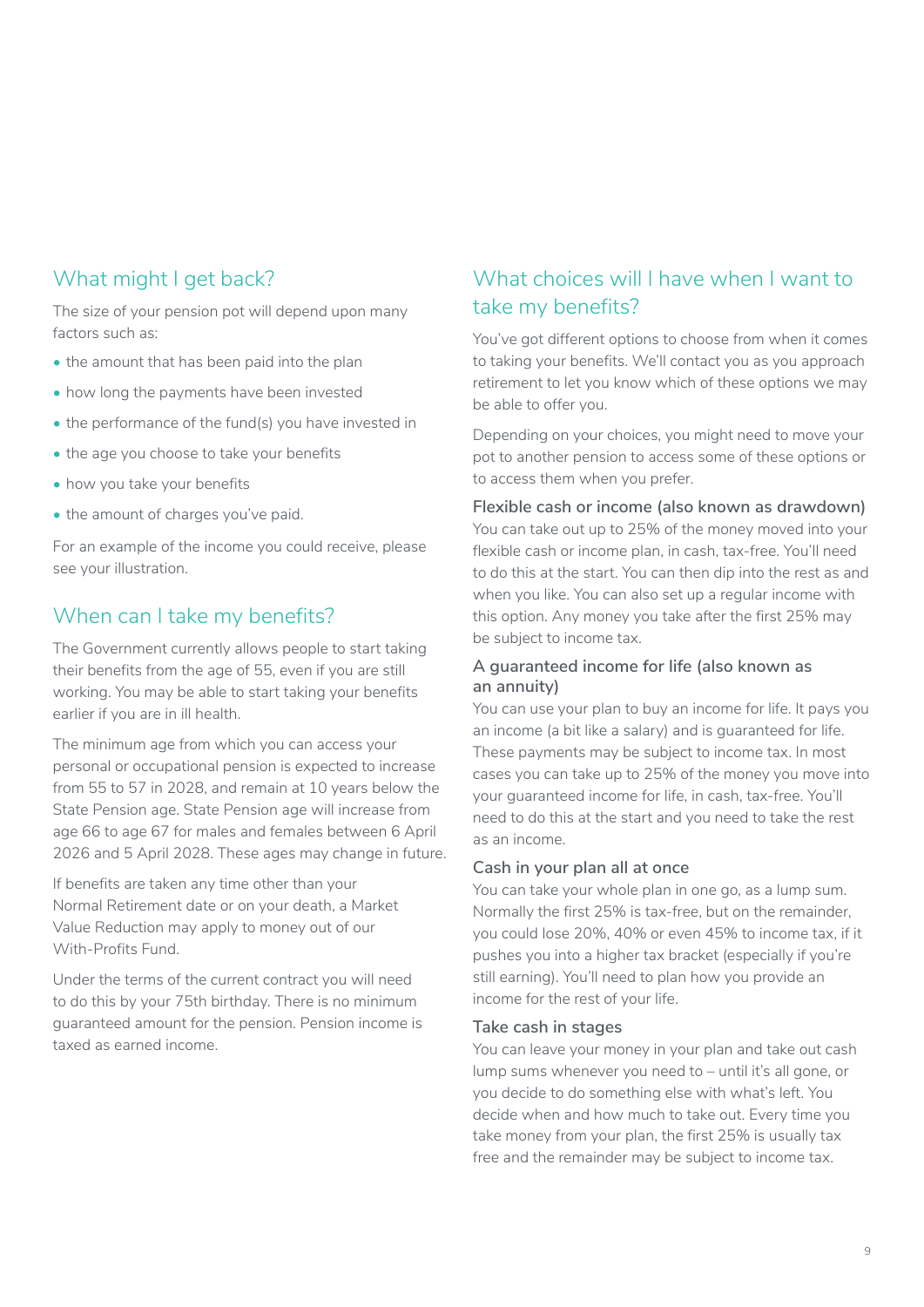#### <span id="page-9-0"></span>**Take more than one option**

You don't have to choose one option – you can take a combination of some or all of them over time, even if you've only got one pension pot.

Whatever you do with your pension savings – you don't have to stay with us. You should shop around as depending on the choices you make, you may find something more appropriate elsewhere, with alternative features, investment options or charges.

For information about all your options, please speak to a financial adviser.

## Where can I get guidance about what to do with my pension?

General guidance and information on all aspects of pensions is available from MoneyHelper.

## **MoneyHelper Pensions Guidance Money and Pensions Service 120 Holborn London EC1N 2TD**

Telephone: **0800 011 3797**

#### Website: **[moneyhelper.org.uk/en/pensions-and-retirement](http://moneyhelper.org.uk/en/pensions-and-retirement)**

For people over 50, Pension Wise is also available. This Government service from MoneyHelper offers guidance to people with personal or workplace pensions on all the options available for their pension savings. You can have a free consultation online, over the phone and face to face.

#### Telephone: **0800 280 8880**

## Website: **[moneyhelper.org.uk/pensionwise](http://moneyhelper.org.uk/pensionwise)**

These services are free and impartial and using them won't affect your legal rights.

## What about tax?

#### **Tax Relief**

The employer will deduct member payments from employees' earnings before calculating Income Tax.

Employer payments qualify as a business expense for tax purposes and do not result in an additional tax expense for the employee/director.

The employee/director will normally receive tax relief on any payments up to 100% of earnings up to a maximum of the Annual Allowance.

#### **Annual Allowance**

The Annual Allowance is a limit to the total amount of payments that can be paid to defined contribution pension schemes and the total amount of benefits that you can build up in defined benefit pension schemes each year, for tax relief purposes.

#### **Money Purchase Annual Allowance**

Taking money out of your pension will sometimes lower the amount you can pay into all the pensions you may have while still benefitting from tax relief. This limit is called the Money Purchase Annual Allowance (MPAA). Your pension scheme administrator or provider will have told you if you are subject to the MPAA at the time they started to pay you.

#### **Lifetime Allowance**

The Lifetime Allowance is a limit on the amount of pension benefit that you can take from your pension schemes, whether lump sums or retirement income, and can be paid without triggering an extra tax charge.

#### **Capital Gains Tax**

You don't pay capital gains tax on your pension funds.

#### **Income tax**

Any pension income will be taxed as earned income.

#### **Inheritance tax**

Lump sum benefits are not normally subject to Inheritance tax.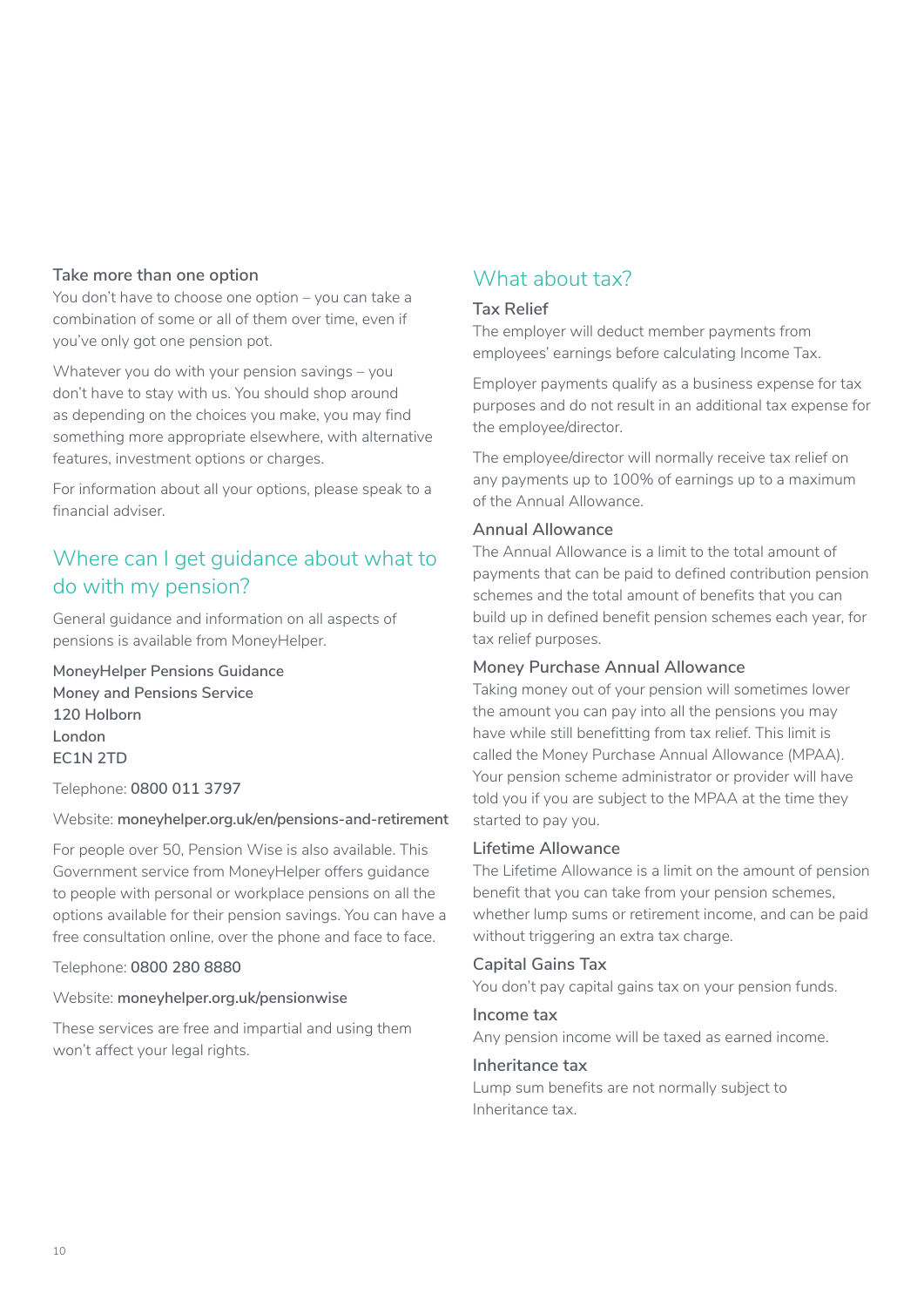<span id="page-10-0"></span>Tax rules can change and the impact of taxation (and any tax relief) depends on your circumstances. For more information please visit **pru.co.uk/tax**, visit the HMRC website at **hmrc.gov.uk**.

Before you make a decision, you might want to speak to a financial adviser. They can help you understand the tax rules and how they'll affect you.

## How will I know how my Omnipension (Series 2) is doing?

We'll send the trustees of your scheme a yearly statement to show how your plan is doing.

You can also ask the trustees to get an up-to-date valuation from our Customer Services Department, by phoning or writing to us.

## What happens to the Omnipension (Series 2) if I die?

If you die before you start taking your benefits, we will pay the value of your pension pot, plus any additional life cover you may have added to your plan, as a lump sum to the beneficiaries advised to us by the trustees of your company pension scheme.

The trustees may take your circumstances and any stated wishes into account before they decide who receives the lump sum. For example, this could be to your spouse, civil partner, nominated dependant or legal representative.

If the value of all death benefits paid as a lump sum from this and any other scheme are more than the Lifetime Allowance, there will normally be a special tax charge.

For further details please read the section on "Lifetime Allowance". For more information about inheritance tax rules, please go to HMRC's website **[hmrc.gov.uk/rates](http://www.hmrc.gov.uk/rates)**.

## What if the Omnipension (Series 2) isn't right for me?

There will not be an opportunity to cancel once the plan has started, the contract is binding and we will not return any money to you until you're ready to take your benefits.

You can reduce or stop your payments at any time. Please see the section "What if I stop making payments?".

## How much will the advice cost?

If you take advice then you will agree the cost of this with your adviser when you start the plan, please refer to your illustration or contact your financial adviser for further details.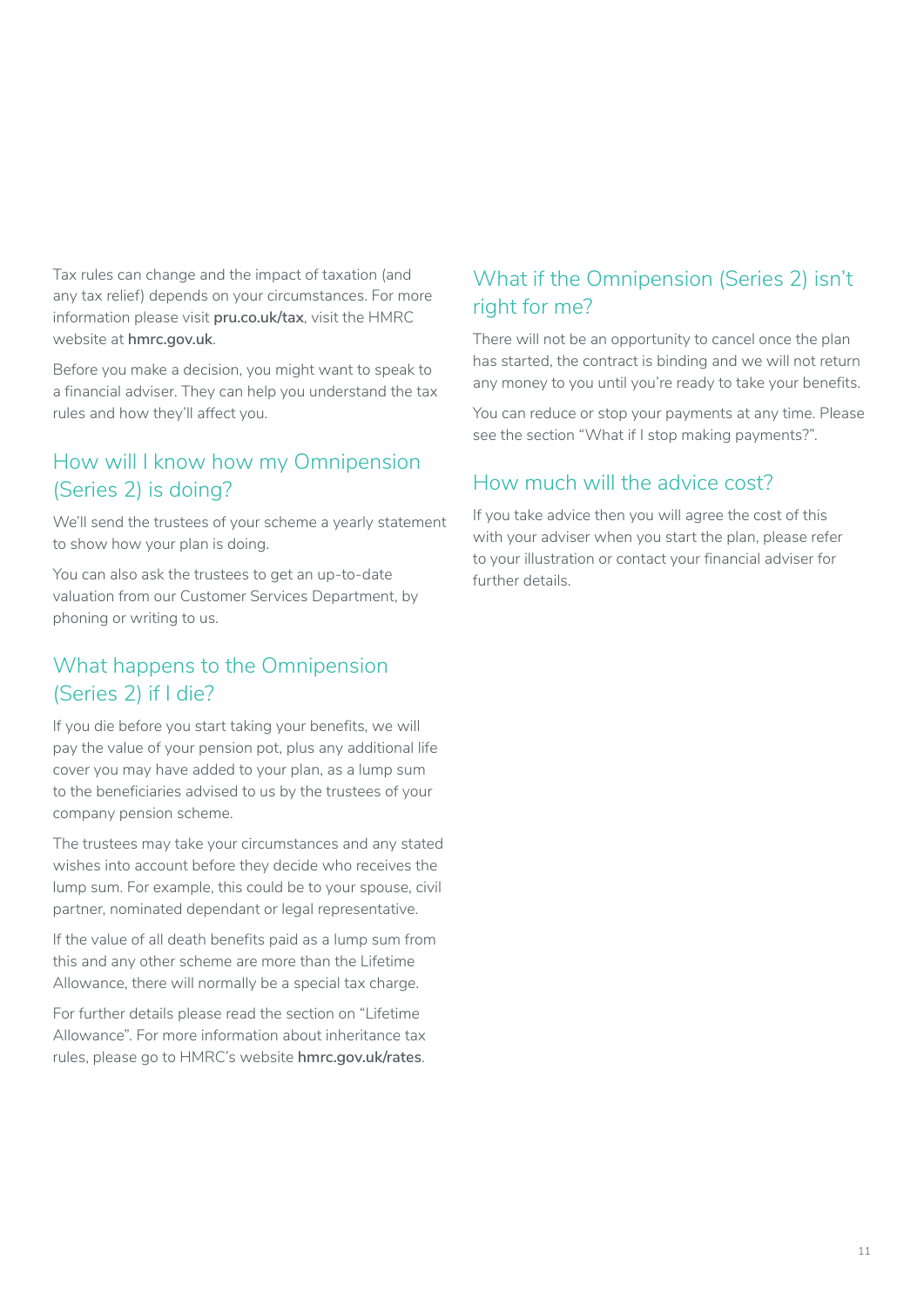# <span id="page-11-0"></span>Other information

## Client category

We classify you as a "retail client" under Financial Conduct Authority (FCA) rules. This means you'll receive the highest level of protection for complaints and compensation and receive information in a straightforward way.

## Compensation

The products Prudential Assurance Company Limited (PACL) offer are covered by the Financial Services Compensation Scheme (FSCS). If we get into financial difficulties, you may be able to make a claim. The FSCS is an independent body set up by Government to provide compensation for people where their authorised financial services provider gets into financial difficulties and becomes unable, or unlikely to be able, to pay claims against it. This circumstance is referred to as being 'in default'.

Losses, which may result from poor investment performance, are not covered by the FSCS.

## **Where does FSCS protection apply? There is full FSCS coverage if PACL is 'in default'.**

- Your pension is protected up to 100% of the value of your claim.
- Any funds you choose to hold in your pension will be included in the value of your claim in the event that PACL is declared 'in default'.
- If you hold the Prudential With-Profits fund in your pension, it's protected 100% in the event of the default of PACL.

**All the other funds we offer, apart from the fund mentioned above, are unit-linked, and invest in other funds managed by non-PACL fund managers. FSCS cover does not apply if the non-PACL fund manager were to be 'in default'.**

- There is no FSCS cover for unit-linked funds investing with non-PACL fund managers if that manager were to be 'in default'.
- See 'How unit-linked funds invest' for further information on these types of fund (often called 'mirror' funds).

You can find out more information on the FSCS at **[pru.co.uk/fscs](https://www.pru.co.uk/fscs/)**, or you can call us.

Information is also available from the Financial Services Compensation Scheme.

Visit their website: **[fscs.org.uk](https://www.fscs.org.uk/)**

Or write to:

**The Financial Services Compensation Scheme PO Box 300 Mitcheldean GL17 1DY**

Or call the FSCS: Telephone: **0800 678 1100**

## **Where FSCS coverage does not apply, then other factors can come in**

As explained in the 'Where does FSCS protection apply?' section, the FSCS doesn't cover every situation. For example unit-linked funds that invest in the funds of non-PACL fund managers (often called 'mirror' funds).

But, where FSCS protection does not apply, there are other factors that could help if the worst happened and a provider was 'in default'. For example, the use of custodians or depositories to provide protection for fund assets, where there is separate legal ownership of assets and legal entities that aren't liable for any losses of a fund manager. In so doing, the intention is that the underlying fund will not be liable for any losses the underlying fund management company incurs.

PACL would aim to recover any money invested in an underlying fund where the fund manager has been declared 'in default', but PACL would not be liable for any loss incurred from the default of the non-PACL fund manager.

## Financial Strength

Prudential meets regulatory standards for meeting its financial obligations. You can read our solvency and financial conditions reports at [pru.co.uk/about\\_us](https://www.pru.co.uk/about/?utm_source=redirect&utm_medium=301&utm_campaign=/about_us/), or if you contact us we can post some information to you.

## Terms and conditions

This Key Features Document gives a summary of your plan. Full details are set out in our **Member's booklet** which is available on request using our contact information on the last page, and will also be sent to you when your plan starts.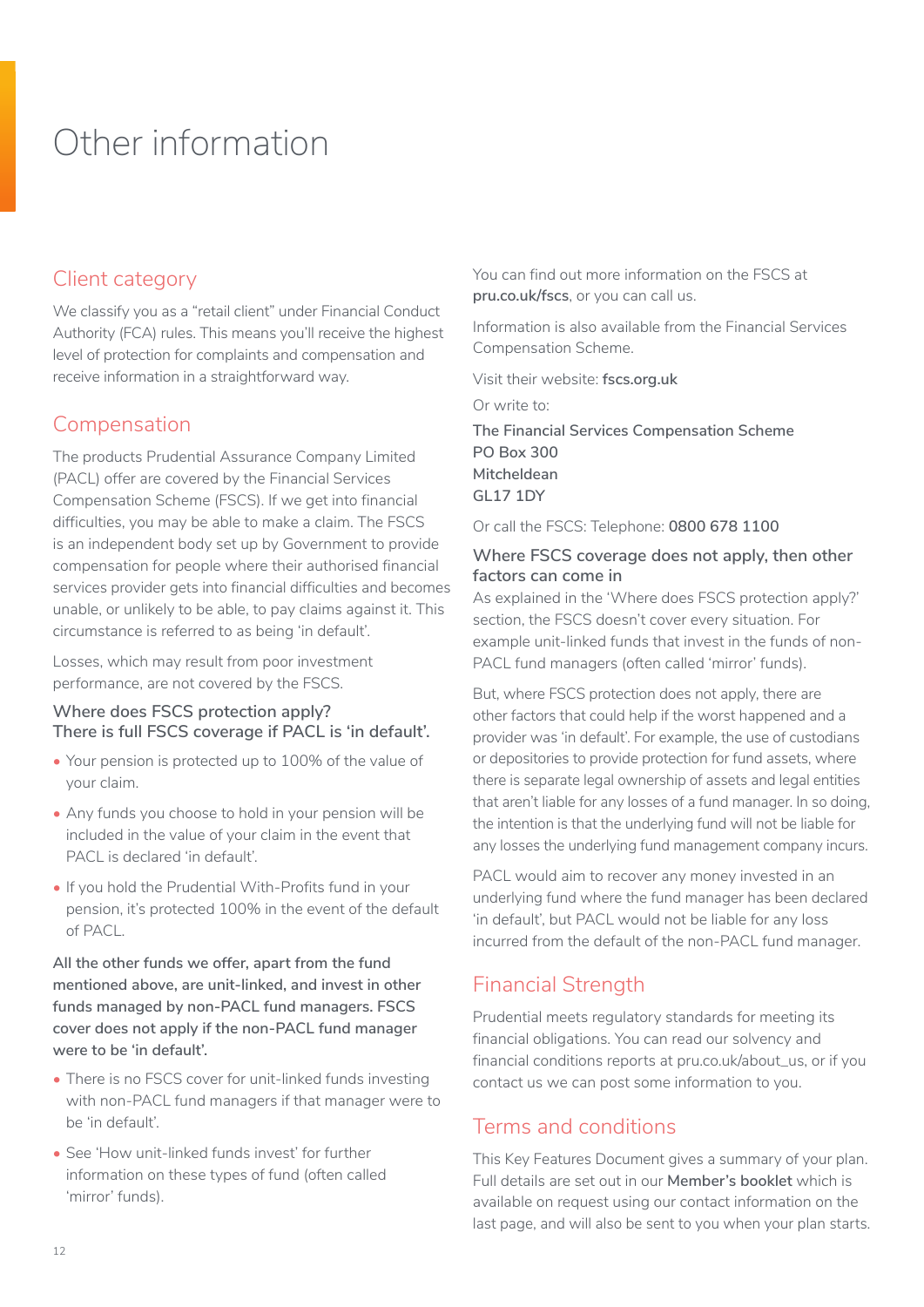## Conflict of Interest

We want to make sure that we uphold our reputation for conducting business with integrity. If we become aware that our interests may conflict with yours we will take all reasonable steps to manage it in an appropriate manner.

We have drawn up a policy to deal with any conflicts of interest. If you would like to know the full details of our Conflict of Interest Policy, please contact our Customer Service Team on the contact details on the last page.

## Law

The law of Scotland applies to your contract.

## Our regulators

We are authorised by the Prudential Regulation Authority and regulated by the Financial Conduct Authority and the Prudential Regulation Authority. Prudential Assurance Company Limited is entered on the Financial Conduct Authority (FCA) Register, FCA Reference Number 139793. The FCA Register is a public record of all the organisations that the FCA regulates.

You can contact the FCA at:

**The Financial Conduct Authority 12 Endeavour Square London E20 1JN**

Email: **consumer.queries@fca.org.uk**

Prudential Regulation Authority details:

**The Prudential Regulation Authority Bank of England Threadneedle St London EC2R 8AH**

Email: **enquiries@bankofengland.co.uk**

## Communicating with you

Our documents and terms and conditions, as well as all other communications, will be in English.

## How to make a complaint

If you have a complaint, please get in touch with us and we will do everything we can to resolve it. You can also ask us for details of our complaints handling process. Our contact details are in the 'Get in touch' section on the last page.

If you're not satisfied with our response, you can take your complaint to the Financial Ombudsman Service who help settle individual disputes between consumers and businesses providing financial services:

**Financial Ombudsman Service Exchange Tower London E14 9SR**

Telephone: **0800 023 4567** or **0300 123 9123**

Or visit the website: **[financial-ombudsman.org.uk](https://www.financial-ombudsman.org.uk/)**

Help is also available from The Pensions Ombudsman who deals with complaints and disputes about the administration and management of occupational and personal pension schemes.

**The Pensions Ombudsman 10 South Colonnade Canary Wharf London E14 4PU**

Telephone: **0800 917 4487**

Email: **enquiries@pensions-ombudsman.org.uk**

Website: **[pensions-ombudsman.org.uk](https://www.pensions-ombudsman.org.uk/)**

You can also submit a complaint form online: **[pensions-ombudsman.org.uk/making-complaint](https://www.pensions-ombudsman.org.uk/making-complaint)**

These services are free and using them won't affect your legal rights.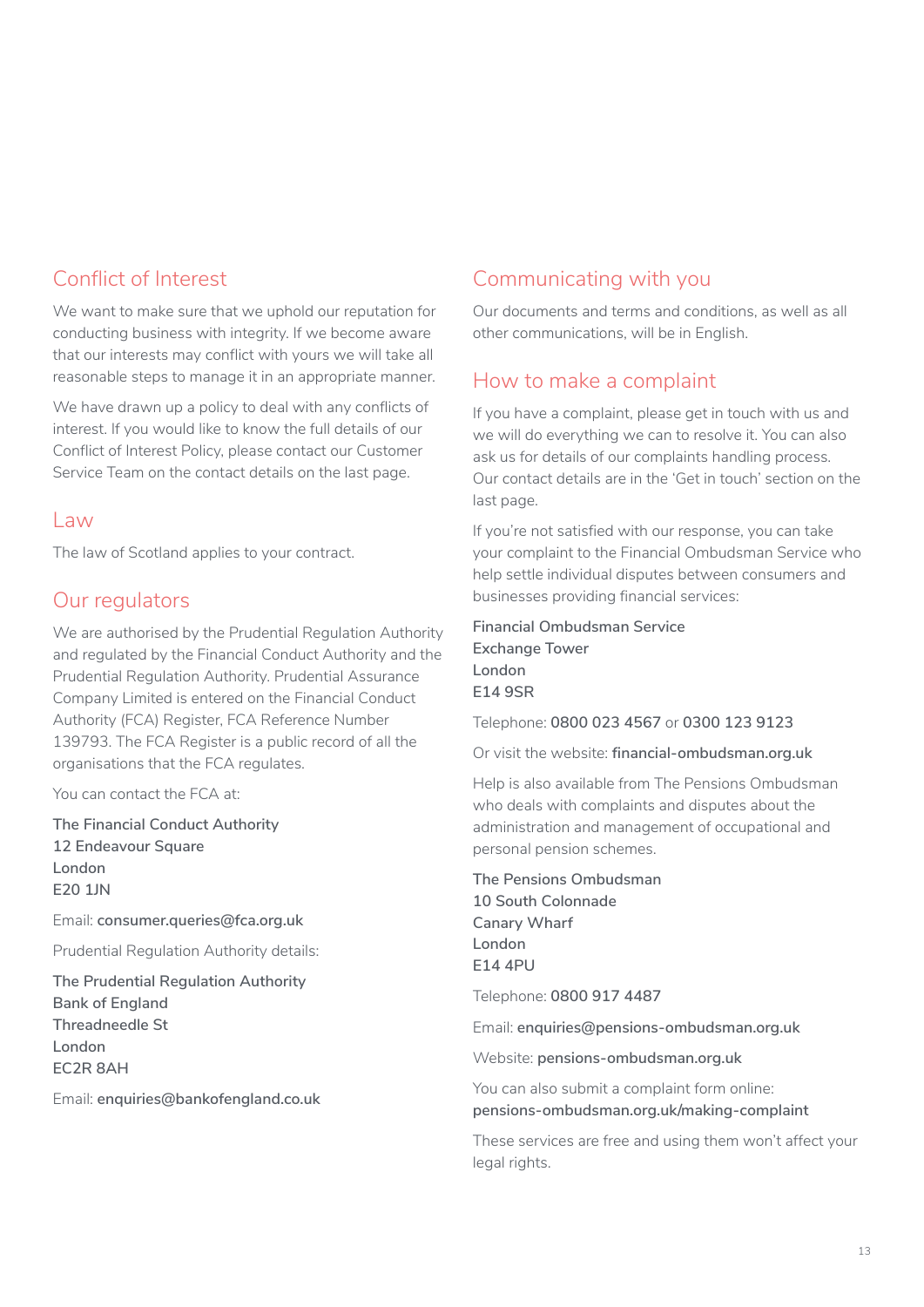# <span id="page-13-0"></span>Get in touch

If you want to contact us before you buy this plan, you can write or phone.



## Write to: **Prudential Lancing BN15 8GB UK**



Phone: **0345 640 3000** Monday to Friday, 8am to 6pm. We might record your call for training and quality purposes. To find out more about how we use your personal data please visit **[pru.co.uk/mydata](https://www.pru.co.uk/mydata/)**

If you're a Deaf customer, who is also a British Sign Language (BSL) user, you can contact us using a Video Relay service. The service, provided by SignVideo, connects customers to fully qualified, registered NRCPD interpreters who will relay your conversation with a member of our customer service team.

#### **[pru.co.uk/contact-us/signvideo](https://www.pru.co.uk/contact-us/signvideo)**

There is no cost for using this service to call Prudential and we're available to help you Monday to Friday, 8am to 6pm.

## Keep in touch

It's important that we keep in touch so, if you change your address or any of your contact details, please let us know.